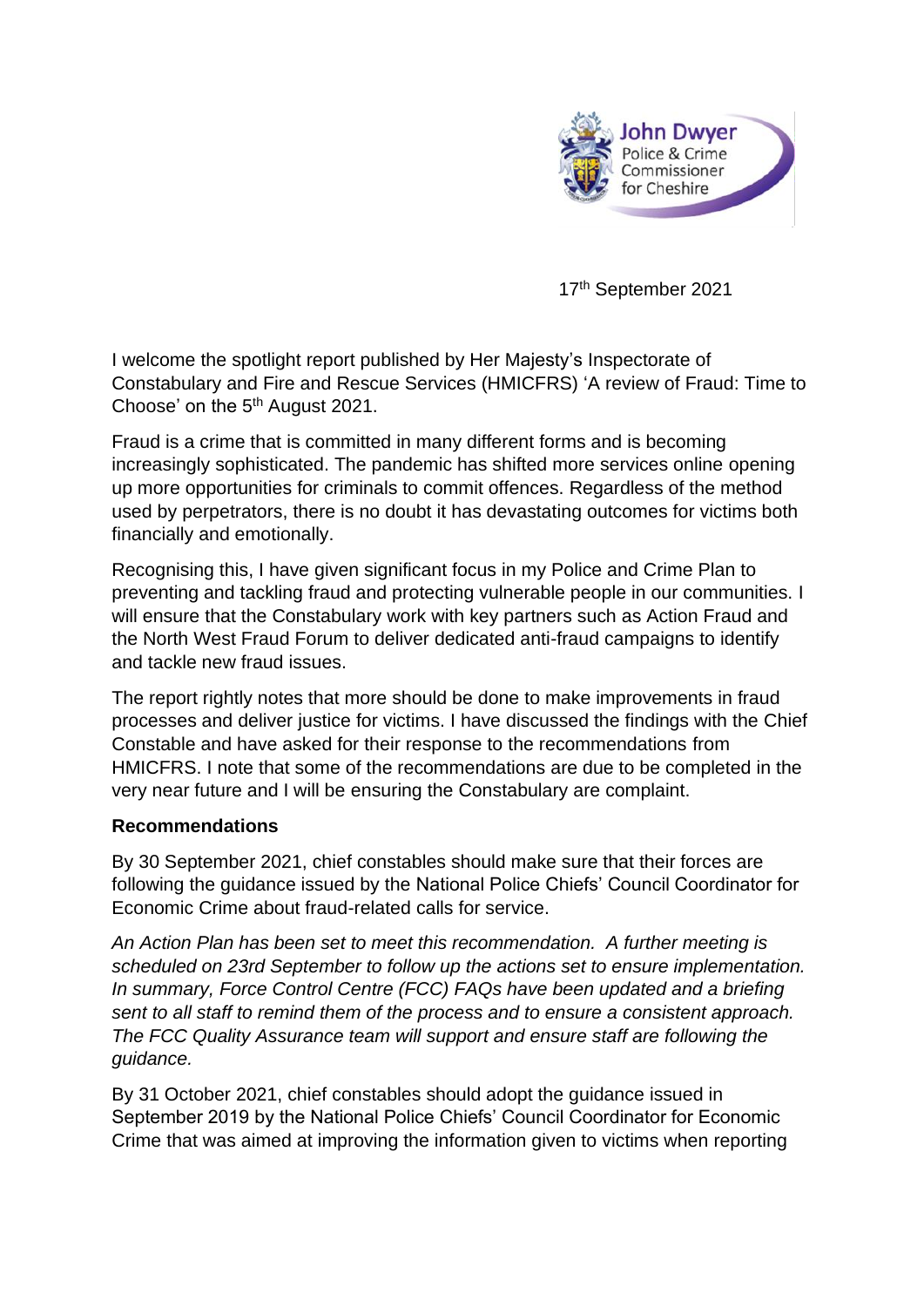fraud. An Action Plan has been set to meet this recommendation. A further meeting is scheduled on 23rd Sept to follow up the actions set to ensure implementation.

*FCC supervision will brief local crime hub sergeants on the Victim's Code of Practice (VCOP) requirements. Compliance will be checked by our Service Improvement Team with results fed through to Senior Leadership Teams via Quarterly Performance Reviews (QPRs).*

## **Areas for Improvement**

Chief constables should improve the way their force uses the National Fraud Intelligence Bureau monthly victim lists to identify and support vulnerable victims and others who require additional support.

*Cheshire Constabulary have a dedicated fraud protect officer who reviews the weekly victim list and triages the support required for every victim of fraud and implements that support via one of the following channels:* 

- *a personal visit by our network of fraud champions*
- *contact from Cheshire Cares*
- *contact from National Economic Crime Victim Care Unit*
- *contact via email direct to victim.*

Chief constables should ensure their forces improve the identification and mapping of organised crime groups in which the principal criminality is fraud.

*The Economic Crime Unit (ECU) team are aware of the need to identify and map fraud Organised Crime Groups (OCG) and several have been mapped by Cheshire. Ongoing compliance will be monitored through "Raising the Bar" and the QPR process.*

Chief constables should ensure that fraudsters are included among those considered for serious organised crime 'prevent' tactics, including by local strategic partnership boards and through integrated offender management processes.

*The Constabulary participate in the North West Strategic Governance Group with other North West forces to share best practice.* 

*There is active engagement in National operations lead by the City of London Police to target courier fraud (Op Radium) and romance Fraud (Op Tonic).*

*Financial intelligence is used to identify those that might be engaged in serious organised crime*

*Work is done with schools and colleges to divert those who might be susceptible to becoming involved in Serious Organised Crime (SOC), in particular focusing on not becoming a money mule, which is a huge fraud enabler.*

*The Constabulary make effective use of all media to warn communities of emerging fraud threats.*